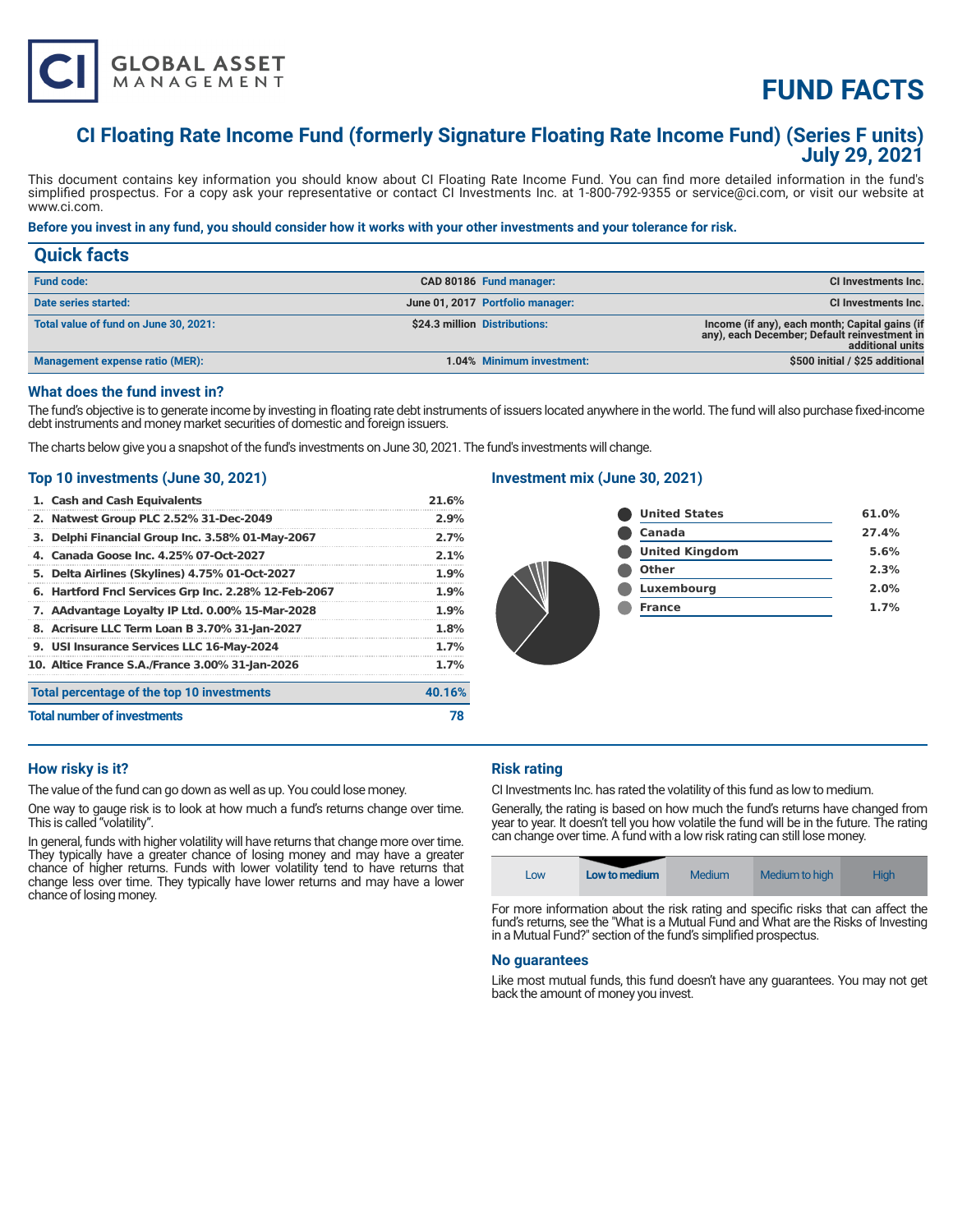# **CI Floating Rate Income Fund (formerly Signature Floating Rate Income Fund) (Series F units)**

### **How has the fund performed?**

This section tells you how Series F securities of the fund have performed over the past 3 calendar years. Returns are after expenses have been deducted. These expenses reduce the fund's returns.

#### **Year-by-year returns**

This chart shows how Series F securities of the fund performed in each of the past 3 calendar years. This fund series has not dropped in value in the last 3 calendar years. The range of returns and change from year to year can help you assess how risky the fund has been in the past. It does not tell you how the fund will perform in the future.



#### **Best and worst 3-month returns**

This table shows the best and worst returns for Series F securities of the fund in a 3- month period over the past 3 calendar years. The best and worst 3-month returns could be higher or lower in the future. Consider how much of a loss you could afford to take in a short period of time.

|                     | <b>Return</b> | 3 months ending | If you invested \$1,000 at the beginning of the period |
|---------------------|---------------|-----------------|--------------------------------------------------------|
| <b>Best return</b>  | 6.9%          | June 30. 2020   | Vour investment would be \$1,069.                      |
| <b>Worst return</b> | -11.4%        | March 31, 2020  | Vour investment would be \$886.                        |

#### **Average return**

As at June 30, 2021, a person who invested \$1,000 in this series of units of the fund 3 years ago now has \$1,177. This works out to an annual compound return of 4.1%.

## **Who is this fund for?**

#### **This fund may be suitable for you if you:**

- want to receive income
- are investing for the medium term<br>• can telerate low to medium risk
- can tolerate low to medium risk

#### **A word about tax**

In general, you'll have to pay income tax on any money you make on a fund. How much you pay depends on the tax laws of where you live and whether you hold the fund in a registered plan, such as a Registered Retirement Savings Plan or a Tax-Free Savings Account.

Keep in mind that if you hold your fund in a non-registered account, fund distributions are included in your taxable income, whether you get them in cash or have them reinvested.